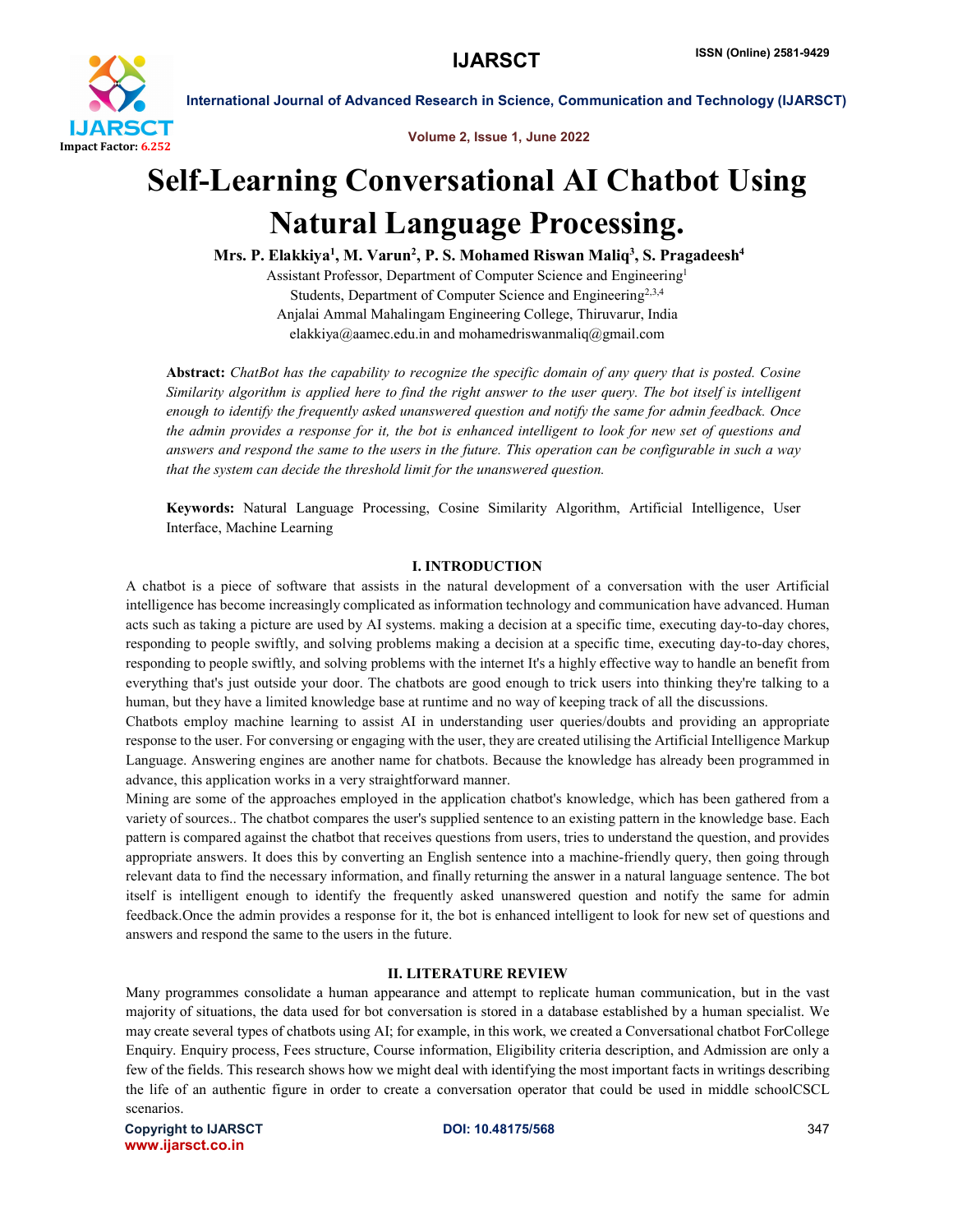

## Volume 2, Issue 1, June 2022

A chatbot, according to Benton and Radziwill (2017), is an online medium for engaging with humans when they are actually conversing with computer software that is brought to life by natural language input. Others define it as a computer software that uses artificial intelligence to emulate human conversation. According to Schlarl (2004), a chatbot is software that allows textual dialogue using natural language. Users find it difficult to understand that the chatbot is not a real person, which emphasises the crucial need of a vast knowledge base, which is the existing set of rules a chatbot possesses. (Scharl, 2004). Chatbots will soon become one of the most effective ways for businesses to communicate with individual customers and swiftly resolve their issues. Moore (Moore 2017). Furthermore, the recent advancements in Artificial Intelligence and major developments in messaging services have been heavily credited to the recent Chatbots have piqued people's interest (Guzman&Pathania,2016) Chatbots exist in task-specific apps and duplicating a human dialogue to be educational, conversational, or based on esteem.

## The Bot Who Started a Thousand... Other bots include:

ALICE, one of the very first bots to go online – and one that has kept up exceptionally well despite being built and launched more than 20 years ago – would be missing from any list of pioneering Chatbots. Dr. Richard Wallace created and launched ALICE – which stands for Artificial Linguistic Internet Computer Entity, an acronym that could have come straight out of an episode of The XFiles – in the early days of the Internet in 1995. (As you can see in the image above, the International Research Journal of Engineering and Technology website's aesthetic has remained practically constant since then, serving as a powerful reminder of how far web design has progressed.) Despite the fact that ALICE is based on an outdated codebase, the bot provides a remarkably accurate conversational experience to its consumers. Of course, no bot is flawless, even one that is old enough to drink legally in the United States if it only had a physical form. ALICE, like many current bots, struggles with the complexities of some queries and responds with a combination of unwittingly postmodern replies and remarks that show ALICE has higher self-awareness, for which we should thank the agent. Despite its flaws, none of today's chatbots would be conceivable without Dr. Wallace's revolutionary work. Wallace's bot was also the model for the companion operating system in Spike Jonze's 2013 science-fiction romance film Her.

The Latent Dirichlet Allocation (LDA) technique was utilised in the operation of managing queries in a real-time inquiry at the University of Salerno for a group of Computer Science students. This resulted in a satisfying result. Rasika analysed existing chatbots such as Facebook Chat, Natasha from Hike, and Wechat, and used recurrent neural networks (RNN), pattern matching, Natural Language Processing (NLP), and data mining methods to try to design a superior performing system. The proposed work involves the approach of Artificial Intelligence and Cosine similarity algorithm to give appropriate result to users. The model gives accuracy result to users based on "THRESHOLD LIMIT". How much e optimise Trained dataset we increase the threshold limit. We set the Threshold limit from 0.1 to 1.0 based on accuracy.

## III. METHODOLOGY

The training procedure is necessary because it improves the DataSet, which improves the responses that are crucial for subsequent processing. You will be required to submit a list of statements for the training process, with the order of each remark determined by its placement in a given conversation. Data from conversation transcripts is contained in a conversation dataset. This information is used to train a Smart Reply model that suggests text responses to human agents interacting with customers. Finally, we establish the frequency thresholds for each question.

A Conversational User Interface, or CUI, is a text-based interface that allows people and computers to communicate using natural language. Based on a large library of conversational patterns, language analysing software helps bots detect and interpret human interactions. CUI can help users interact better on the platform, through mobile apps, and even over the phone. Its main advantage is that it is simple to use, allowing users to ask for exactly what they want without having to memorise specific keywords or phrases. It has the effect of a one-on-one chat. A bot, on the other hand, can have thousands of conversations at once. Furthermore, the language processing technology that powers chatbots and voice interfaces is capable of learning and evolving with its users.

Classification module consists of several phases including Similarity check and Admin feedback of unanswered questions. In this case, the user's query is initially passed on to the NLP. The term that fits the dataset was then extracted

Copyright to IJARSCT **DOI: 10.48175/568** 348 www.ijarsct.co.in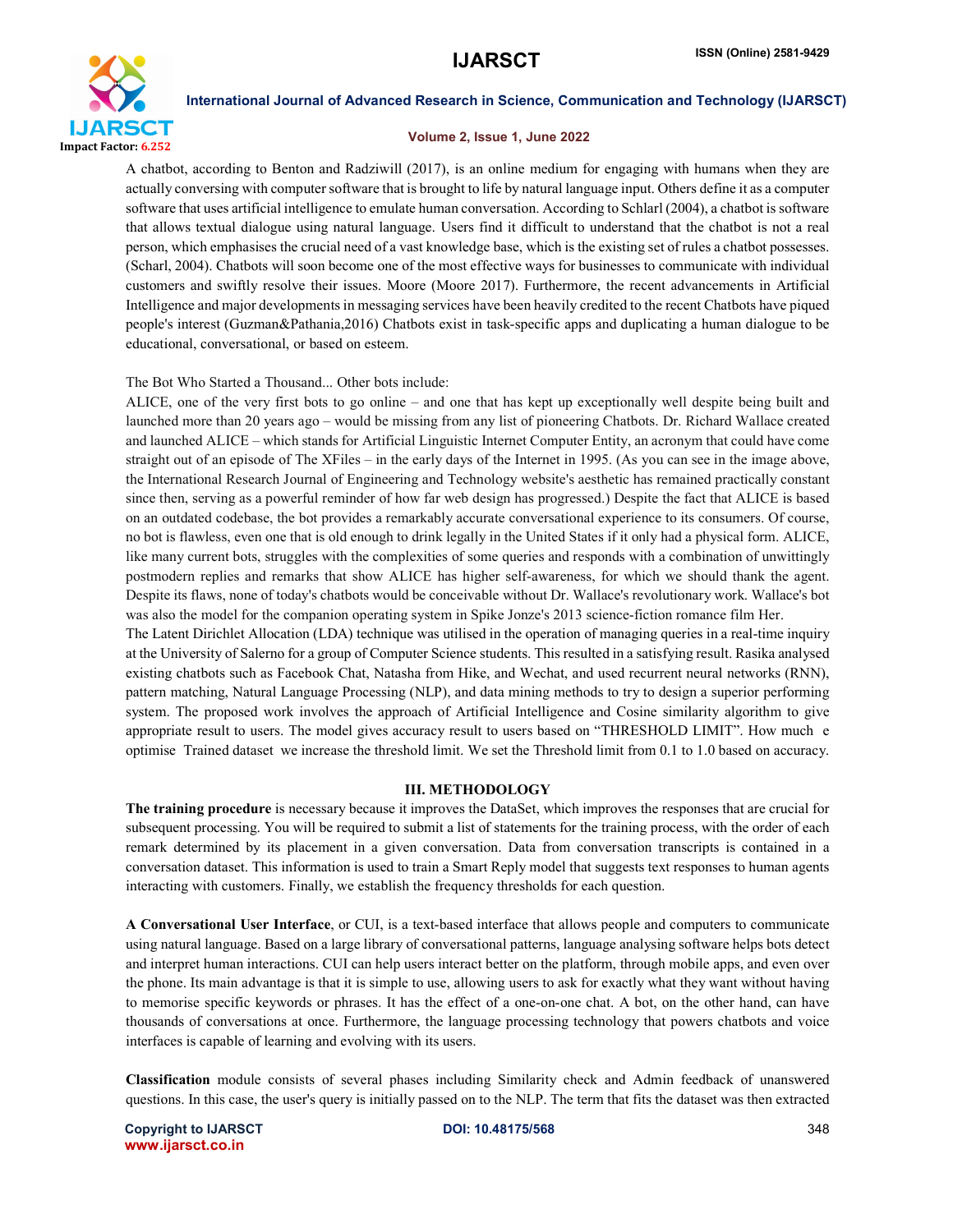

# Volume 2, Issue 1, June 2022

by NLP. Using the Cosine Similarity Algorithm, the term is matched with dataset questions, and the user is given the proper response.If Keyword does not meet a predetermined frequency criteria for any of the questions in the dataset. The bot provides the user with a default response. The query is then forwarded to the administrator for response. If the administrator authorises the query, it will be answered. Finally, the Bot's Trained Dataset is updated.

# IV. ALOGRITHM

Cosine similarity algorithm is one of the popular algorithm of Machine learning .Cosine similarity measures the similarity beyween two vectors of an inner product space. It determines whether two vectors are pointing in the same general direction by measuring the cosine of the angle between them. In text analysis, it's frequently used to determine document similarity. Thousands of characteristics can be used to characterise a document, each of which records the frequency of a specific word (such as a keyword) or phrase in the document. As a result, each document is an object that is represented by a term-frequency vector.

$$
\text{similarity} = \cos(\theta) = \frac{\mathbf{A} \cdot \mathbf{B}}{\|\mathbf{A}\| \|\mathbf{B}\|} = \frac{\sum_{i=1}^{n} A_i B_i}{\sqrt{\sum_{i=1}^{n} A_i^2} \sqrt{\sum_{i=1}^{n} B_i^2}},
$$

Cosine similarity is a similarity metric that can be used to compare documents or, for example, to rank documents based on a vector of query words. Allow two vectors, x and y, to be compared. When we use the cosine measure as a similarity function, we get  $||x||$ , where  $||x||$  is the Euclidean norm of vector, defined as It is the vector's length in terms of concept. Similarly, the Euclidean norm of vector y is  $||y||$ . The cosine of the angle between vectors x and y is computed by the measure. A cosine value of 0 indicates that the two vectors are orthogonal (at 90 degrees to each other) and do not match.

# V. SYSTEM ARCHITECTURE



# VI. DATAFLOW DIAGRAM



Copyright to IJARSCT **DOI: 10.48175/568** 349 www.ijarsct.co.in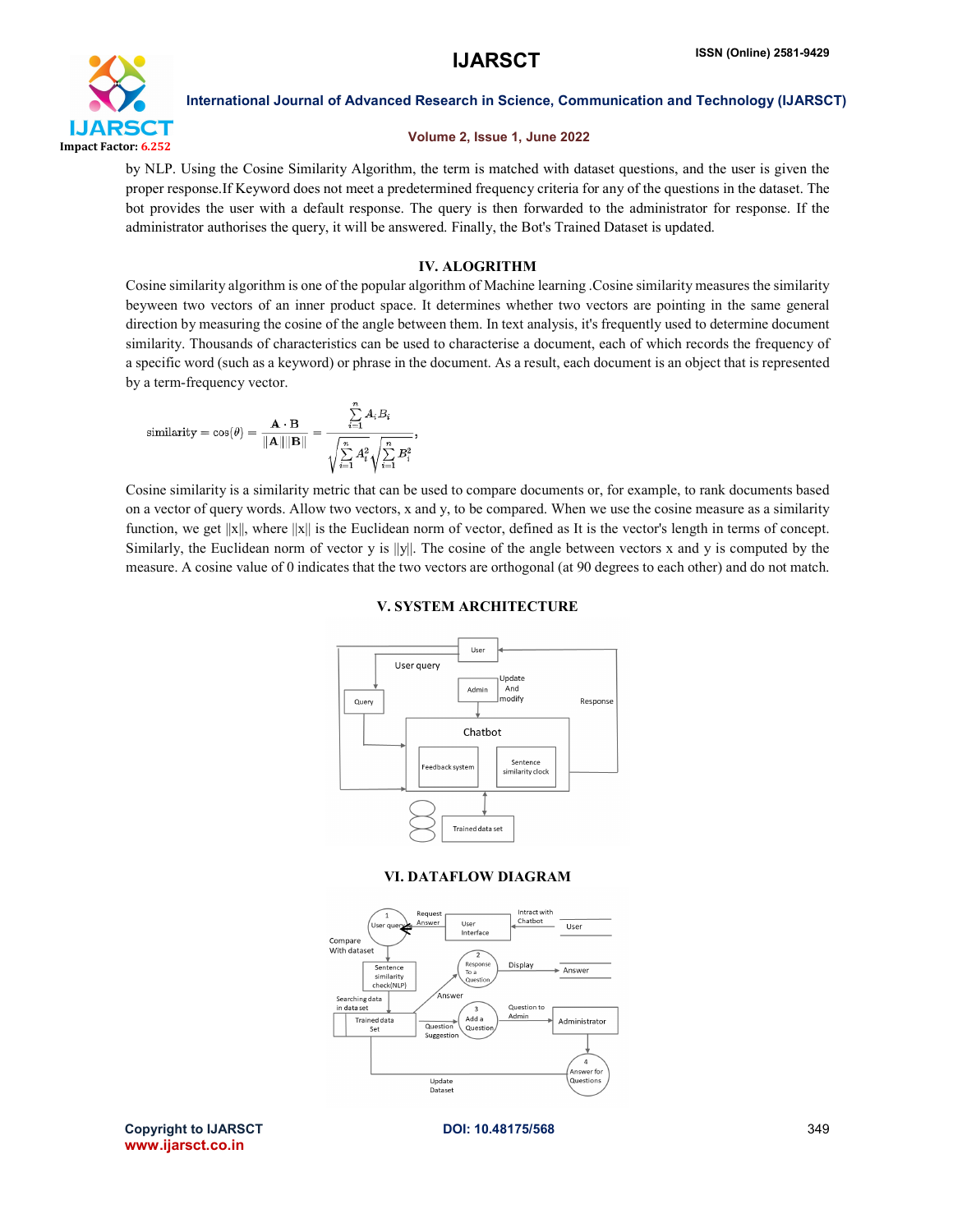

### Volume 2, Issue 1, June 2022

### VII.FLOWCHART



# VIII. FINAL PROTOTYPE

| VIII. FINAL I NOTOT IT E                                                                  |  |  |
|-------------------------------------------------------------------------------------------|--|--|
| List <string> qreetingList = new ArrayList<string>() {</string></string>                  |  |  |
|                                                                                           |  |  |
| add("hi");                                                                                |  |  |
| add("hello");                                                                             |  |  |
| add ("hey");                                                                              |  |  |
|                                                                                           |  |  |
| $\frac{1}{2}$                                                                             |  |  |
| double thresholdValue = 0.5;                                                              |  |  |
| @RequestMapping(value = "/greeting", method = RequestMethod.GET)                          |  |  |
| public String getGreeting() {                                                             |  |  |
| return "Hey there!!!";                                                                    |  |  |
|                                                                                           |  |  |
|                                                                                           |  |  |
| @RequestMapping(value = "/getResponse", method = RequestMethod.POST)                      |  |  |
| public String getResponse (@RequestBody Map <string, string=""> requestBody) {</string,>  |  |  |
| String message = requestBody.get("message").toLowerCase();                                |  |  |
| message = message.toLowerCase();                                                          |  |  |
| if (qreetingList.contains(message)) {                                                     |  |  |
| return "Hey there! whats up!";                                                            |  |  |
|                                                                                           |  |  |
| List <map<string, string="">&gt; feedDataList = loadFeedData();</map<string,>             |  |  |
| double maxSimilarity = -1;                                                                |  |  |
| String answer = $"$ ;<br>if (feedDataList != null) {                                      |  |  |
| for (Map <string, string=""> data : feedDataList) {</string,>                             |  |  |
| double current = similarity(message, data.get("question"));                               |  |  |
| if (current > maxSimilarity) {                                                            |  |  |
| maxSimilarity = current;                                                                  |  |  |
| answer = data.get("answer");                                                              |  |  |
| ş.                                                                                        |  |  |
| 3                                                                                         |  |  |
|                                                                                           |  |  |
| if (maxSimilarity >= thresholdValue) {                                                    |  |  |
| return answer:                                                                            |  |  |
| х                                                                                         |  |  |
| return "Sorry could not find anything";                                                   |  |  |
| ş                                                                                         |  |  |
| @RequestMapping(value = "/getAnswered", method = RequestMethod.GET)                       |  |  |
| public List <string> getAnswered() {</string>                                             |  |  |
| List <string> unanswered = null;</string>                                                 |  |  |
| try (                                                                                     |  |  |
| File file = new ClassPathResource("unanswered.json").getFile();                           |  |  |
| ObjectMapper objectMapper = new ObjectMapper();                                           |  |  |
| @SuppressWarnings ("unchecked")                                                           |  |  |
| Map <string, list<string="">&gt; map = objectMapper.readValue(file, Map.class);</string,> |  |  |
| unanswered = map.get("unanswered");                                                       |  |  |
| } catch (Exception ex) {                                                                  |  |  |
| ex.printStackTrace();                                                                     |  |  |
|                                                                                           |  |  |
| return unanswered:                                                                        |  |  |
| ş                                                                                         |  |  |

# IX. RESULT

The proposed system was put to the test and proved to be effective and feasible. It saves manpower, time, and paper work for college administration. It also saves students the time and effort of driving all the way to campus for research. We designed a chatbot in this article that would communicate with users and deliver all college-related information. A chatbot connects the student/parent and the college administration. The admin will update any questions that the chatbot does not answer.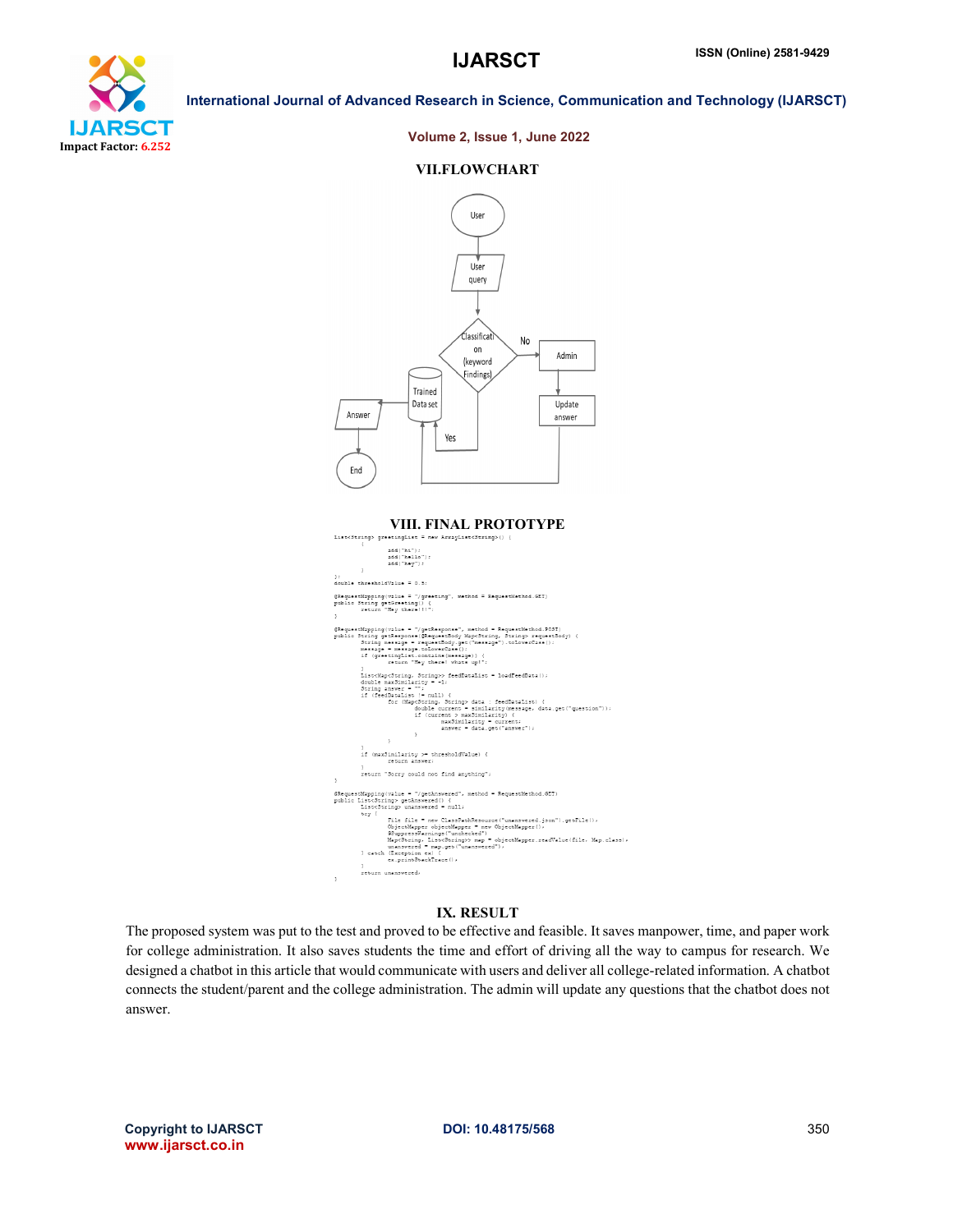# **IJARSCT** Impact Factor: 6.252 Greeting

| International Journal of Advanced Research in Science, Communication and Technology (IJARSCT) |                               |  |  |
|-----------------------------------------------------------------------------------------------|-------------------------------|--|--|
|                                                                                               | Volume 2, Issue 1, June 2022  |  |  |
| s:                                                                                            |                               |  |  |
|                                                                                               | Aloka<br>Hey guys!            |  |  |
|                                                                                               | Hi                            |  |  |
|                                                                                               | Aloka<br>Hey there! whats up! |  |  |

Type a message...

Successful answers:

| Aloka<br>Hey guys!                                 | Hi               |
|----------------------------------------------------|------------------|
| Aloka<br>Hey there! whats up!                      |                  |
| Aloka                                              | How are you?     |
| I am good, thanks for asking                       | departments list |
| Aloka<br>Civil / CSE / ECE / EEE / IT / MECH / MCA |                  |
| Type a message                                     | Send             |

Send

# Unsuccessful answer:

| Aloka                                                |                   |
|------------------------------------------------------|-------------------|
| I am good, thanks for asking                         |                   |
|                                                      | departments list  |
| Aloka                                                |                   |
| Civil / CSE / ECE / EEE / IT / MECH / MCA            |                   |
|                                                      | College name      |
| Aloka                                                |                   |
| Anjalai Ammal Mahalingam Engineering College (AAMEC) |                   |
|                                                      | counselling code? |
| Aloka                                                |                   |
| Sorry could not find anything                        |                   |
| Type a message                                       | Send              |
|                                                      |                   |

Copyright to IJARSCT **DOI: 10.48175/568** 351 www.ijarsct.co.in